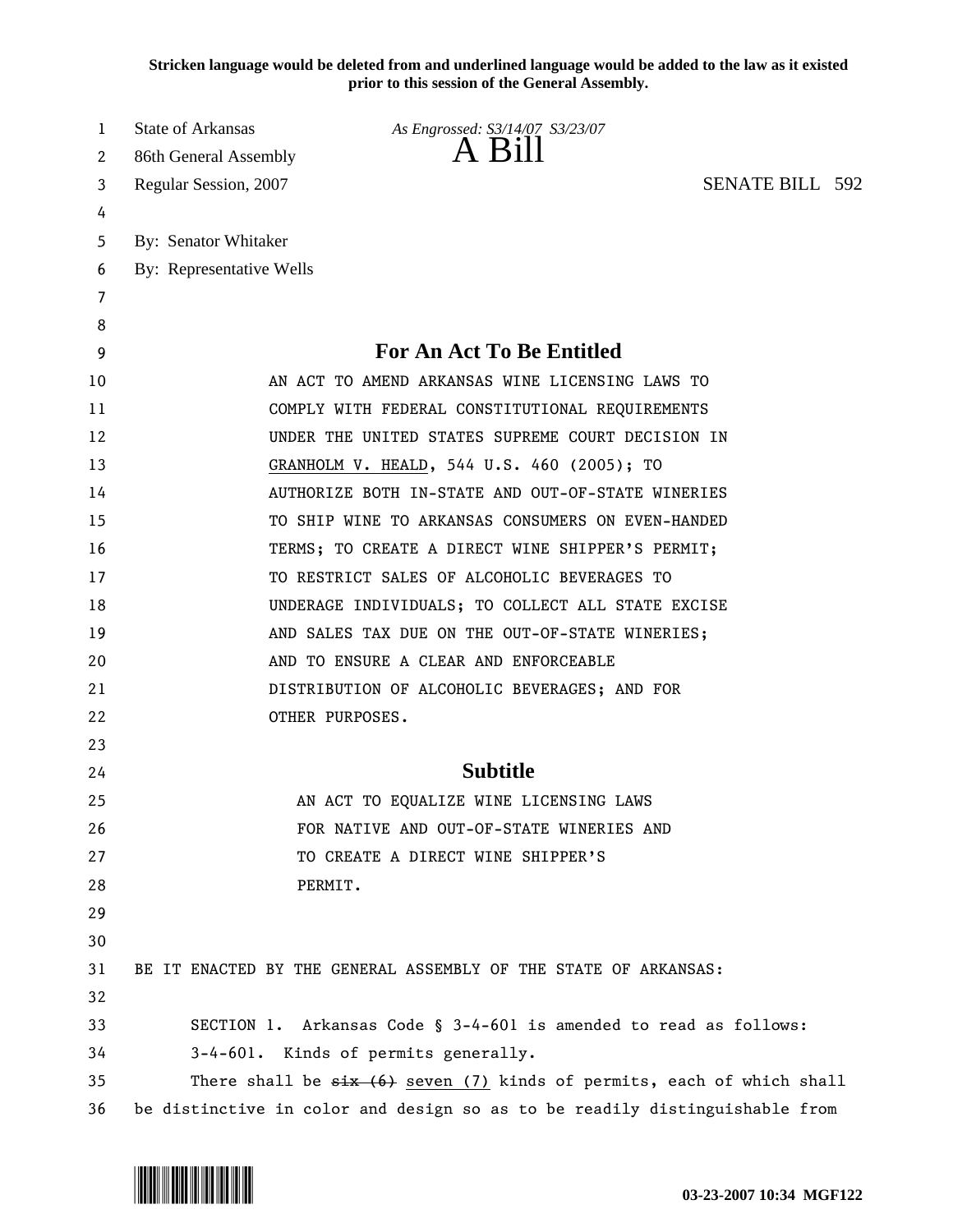| $\mathbf{1}$ | each other, to wit:                                                           |  |
|--------------|-------------------------------------------------------------------------------|--|
| 2            | (1)<br>Distiller's permit;                                                    |  |
| 3            | (2) Brewer's permit;                                                          |  |
| 4            | Rectifier's permit;<br>(3)                                                    |  |
| 5            | Wholesaler's permit;<br>(4)                                                   |  |
| 6            | (5)<br>Dispenser's permit; and                                                |  |
| 7            | Hotel, restaurant, or club permit-; and<br>(6)                                |  |
| 8            | (7) Direct wine shipper's permit.                                             |  |
| 9            |                                                                               |  |
| 10           | SECTION 2. Arkansas Code Title 3, Chapter 5, is amended to add an             |  |
| 11           | additional subchapter to read as follows:                                     |  |
| 12           | 3-5-1601. Definition.                                                         |  |
| 13           | As used in this section:                                                      |  |
| 14           | "Person" means one (1) or more natural persons, a company,<br>(1)             |  |
| 15           | corporation, partnership, syndicate, or association; and                      |  |
| 16           | (2) "Wine" means any fermented alcoholic liquor made from                     |  |
| 17           | grapes, berries, fruits, honey, or vegetables and shall include any other     |  |
| 18           | mixture containing the fermented juices of grapes, berries, fruits, honey, or |  |
| 19           | vegetables, having an alcoholic content of more than five percent (5%)        |  |
| 20           | alcohol by weight.                                                            |  |
| 21           |                                                                               |  |
| 22           | 3-5-1602. Limitation on direct shipment of wine.                              |  |
| 23           | (a) No person may ship wine direct to an individual in this state             |  |
| 24           | unless the person possesses a current direct wine shipper's permit issued by  |  |
| 25           | the Alcoholic Beverage Control Division under this subchapter.                |  |
| 26           | No person may ship:<br>(b)                                                    |  |
| 27           | More than eighteen (18) nine-liter cases of wine annually<br>(1)              |  |
| 28           | directly to an individual in this state;                                      |  |
| 29           | Wine to an individual in this state who is less than twenty-<br>(2)           |  |
| 30           | one (21) years of age; or                                                     |  |
| 31           | Wine for resale.<br>(3)                                                       |  |
| 32           |                                                                               |  |
| 33           | 3-5-1603. Direct Wine Shipper's Permit.                                       |  |
| 34           | (a) Any person that currently holds both a federal basic permit issued        |  |
| 35           | by the Alcohol Tax and Trade Bureau and a license to manufacture wine in its  |  |
| 36           | state of domicile may apply for a direct wine shipper's permit.               |  |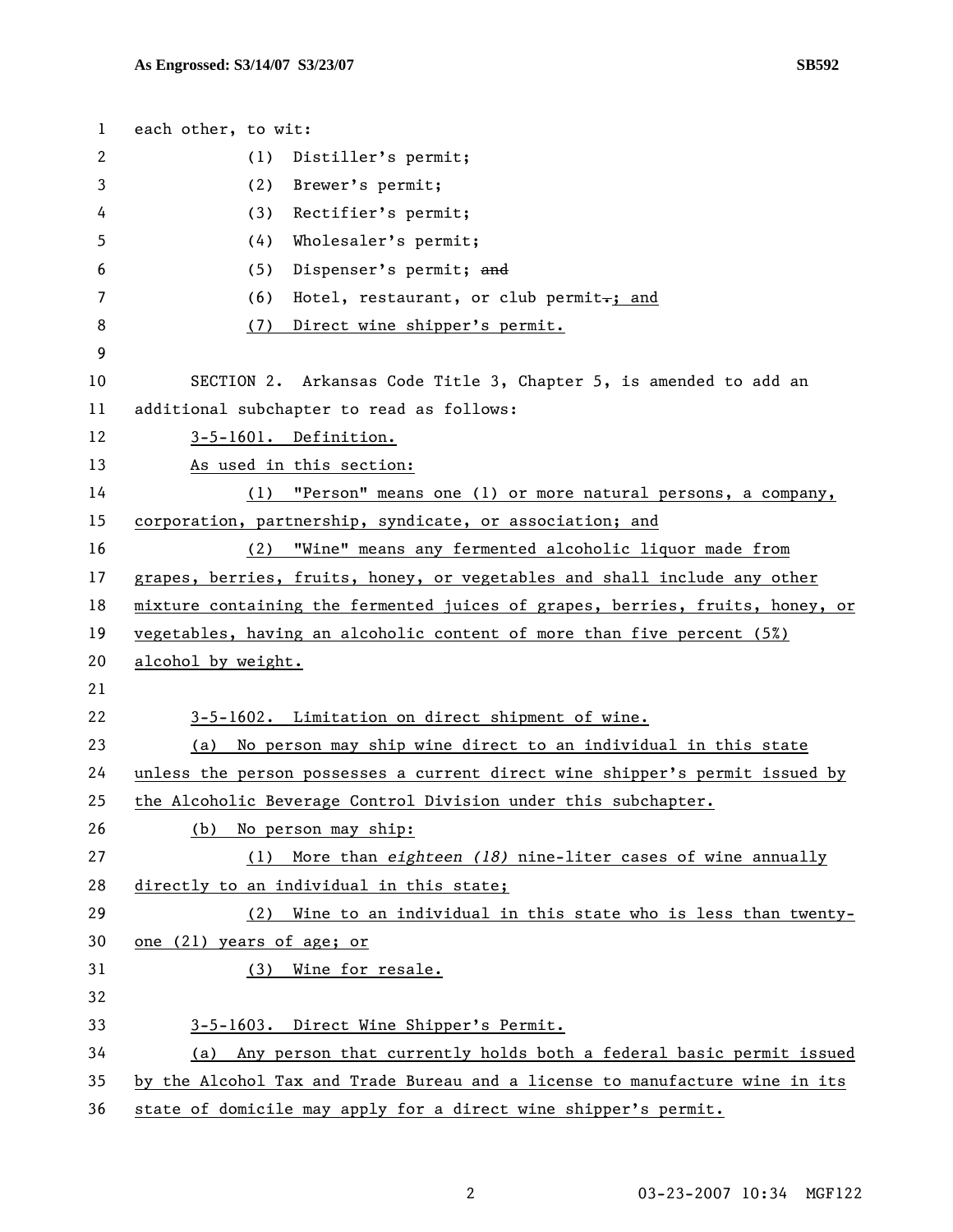| 1  | Before sending any shipment of wine, an applicant for the direct<br>(b)       |
|----|-------------------------------------------------------------------------------|
| 2  | wine shipper's permit shall:                                                  |
| 3  | File an application and a one hundred dollar (\$100)<br>(1)                   |
| 4  | application fee with the Alcoholic Beverage Control Division;                 |
| 5  | Provide to the division a true copy of the applicant's<br>(2)                 |
| 6  | current:                                                                      |
| 7  | Basic permit issued by the Alcohol Tax and Trade<br>(A)                       |
| 8  | Bureau; and                                                                   |
| 9  | (B)<br>Alcoholic beverage permit issued in its state of                       |
| 10 | domicile; and                                                                 |
| 11 | (C)<br>Obtain from the division a direct wine shipper's                       |
| 12 | permit.                                                                       |
| 13 | A holder of a direct wine shipper's permit shall:<br>(c)                      |
| 14 | Ensure that all containers of wine shipped directly to an<br>(1)              |
| 15 | individual in this state are conspicuously labeled with the words "SIGNATURE  |
| 16 | OF PERSON AGE 21 OR OLDER REQUIRED FOR DELIVERY";                             |
| 17 | Annually pay to the Department of Finance and Administration<br>(2)           |
| 18 | all sales taxes and excise taxes due on sales to individuals of this state    |
| 19 | for sales during the preceding calendar year, with the amount of the taxes to |
| 20 | be calculated as if the sale took place in this state;                        |
| 21 | Permit the division or the department to perform upon<br>(3)                  |
| 22 | request of the division or the department an audit of the records of the      |
| 23 | holder of the direct wine shipper's permits; and                              |
| 24 | Consent to the jurisdiction of the division or any other<br>(4)               |
| 25 | state agency and the courts of this state concerning enforcement of this      |
| 26 | section and any related laws, rules, or orders.                               |
| 27 | $(d)(1)$ A holder of a direct wine shipper's permit shall annually renew      |
| 28 | its permit with the division by providing the division with a true copy of    |
| 29 | the applicant's current:                                                      |
| 30 | Basic permit issued by the Alcohol Tax and Trade<br>(A)                       |
| 31 | Bureau;                                                                       |
| 32 | Alcoholic beverage permit issued in its state of<br>(B)                       |
| 33 | domicile; and                                                                 |
| 34 | A fifty dollar (\$50.00) renewal fee for a direct wine<br>(C)                 |
| 35 | shipper's permit.                                                             |
| 36 |                                                                               |